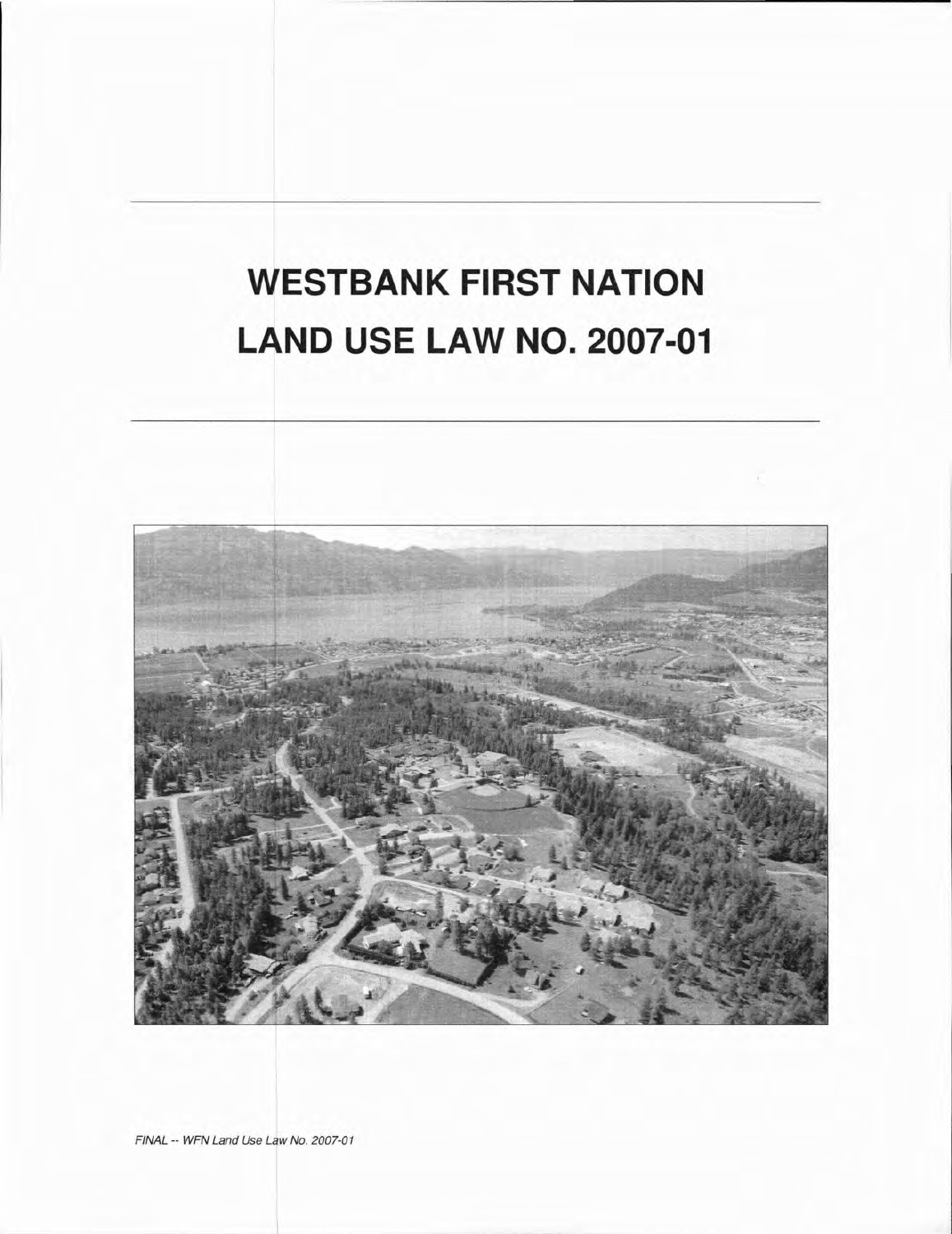## **WESTBANK FIRST NATION LAND USE LAW NO. 2007-01**

**WHEREAS** Westbank First Nation has jurisdiction and authority over Westbank Lands, resources and Interests in Westbank Lands pursuant to the Westbank Self-Government Agreement effective April 1, 2005;

**AND WHEREAS** it is in the interests of Westbank First Nation to enact a Law addressing housing, transportation, parks, economic development, infrastructure, social, cultural, environment and other needs in the use and development of Westbank Lands;

**AND WHEREAS** the Westbank First Nation Constitution provides that Council shall, within two (2) years of the date the Constitution comes into force, refer a final draft Westbank Law to adopt a Land Use Plan to a Special Membership Meeting for enactment by Electors in accordance with section 63.3(e) of the Constitution;

**AND WHEREAS** Westbank First Nation wishes to address adoption of a Land Use Plan, zoning, procedures for variance and other matters in a Westbank Law;

**NOW THEREFORE** Westbank First Nation enacts the following as a Westbank Law.

# **PART I: DEFINITIONS AND INTERPRETATION**

#### 1. **TITLE**

1.1 This Law may be cited as the "WFN Land Use Law No. 2007-01".

#### 2. **DEFINITIONS**

2.1 In this Law, unless the context otherwise requires:

**"Advisory Council"** means the Westbank First Nation Advisory Council established under WFN Advisory Council Law No. 2005-22 or successor thereto;

**"Affected Interest Holder"** means the holder of an Allotment, Leasehold, or Subleasehold interest in the Westbank Lands or immediately adjacent to the Westbank Lands identified in the proposed amendment to the Land Use Designation, Zoning Designation or application for Variance;

**"Board"** means Board of Variance established under this Law;

**"Building Inspector"** means the person appointed by Council from time to time, or with whom Council has an agreement, to act as building inspector for the purpose of enforcing the provisions of the Westbank First Nation Building Law No. 2005-14 or successor thereto or other specified Westbank Law and includes any delegate.

**"Constitution"** means the Westbank First Nation Constitution;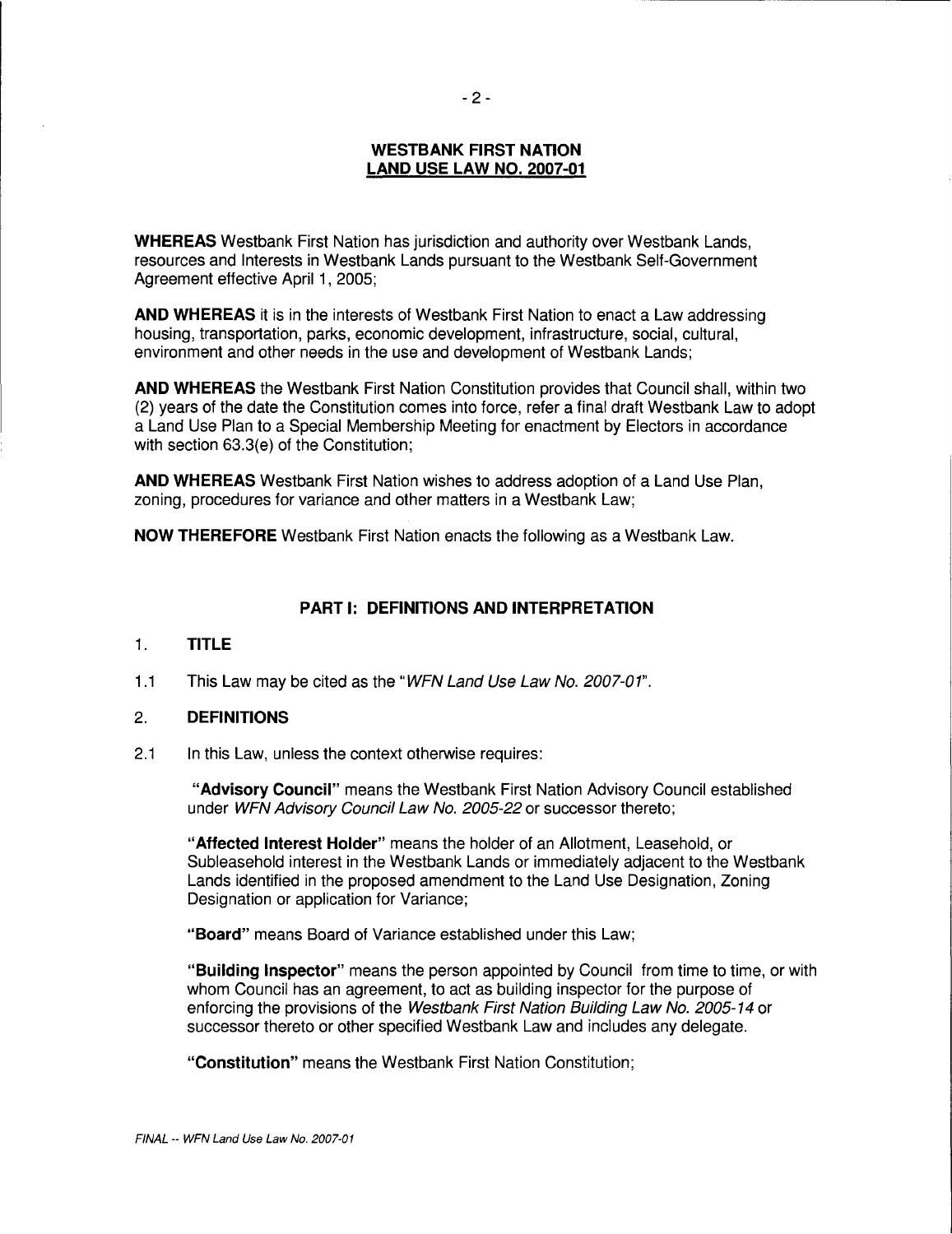**"Development Permit"** means a development permit or equivalent authorization issued in accordance with the WFN Subdivision, Development and Servicing Law No. 2005-15 or successor thereto;

**"Land Use Designation"** means the land use designation as set out in the Land Use Plan maps in the Land Use Plan;

**"Land Use Plan"** means the plan addressing housing, transportation, parks, economic development, infrastructure, social, cultural, environment and other needs in the use and development of Westbank Lands attached as Schedule "A" to this Law;

**"Neighbourhood Plan"** means a comprehensive plan for proposed land uses in a defined area of Westbank Lands addressing but not limited to matters such as development vision, community needs and infrastructure requirements;

**"Neighbourhood Planning Area"** means an area identified on the Land Use Plan as a Neighbourhood Planning Area;

**"Physical Development Plan"** means the plan adopted by Resolution dated June 30, 2003 and all amendments made to the plan, and includes the process for amending the Physical Development Plan;

**"Servicing Maps"** means the plans attached as Schedule "C" to this Law setting out the current and long-term servicing and infrastructure plans for Westbank Lands;

**"WFN Planning Department"** means the Westbank First Nation Engineering, Planning and Public Works Department, as that department may be restructured or renamed from time to time;

**"Zoning Designation"** means the zoning designation as set out in the zoning maps in the Zoning Regulations;

**"Zoning Regulation"** means the WFN Zoning Regulation attached as Schedule "B" to this Law;

2.2 Unless otherwise provided in this Law, words, expressions and rules of construction used in this Law have the same meaning as in the Westbank First Nation Constitution.

#### **PART II: GENERAL**

#### 3. **GENERAL**

- 3.1 Except as otherwise provided in this Law all use of Westbank Lands must conform with the Land Use Plan and Zoning Regulation.
- 3.2 Not withstanding any provision in the Land Use Plan or Zoning Regulation a Member who holds a Certificate of Possession in Westbank Lands is permitted to construct one single family residential dwelling on the parcel of land described in that Certificate of Possession for use by themselves or their Immediate Family.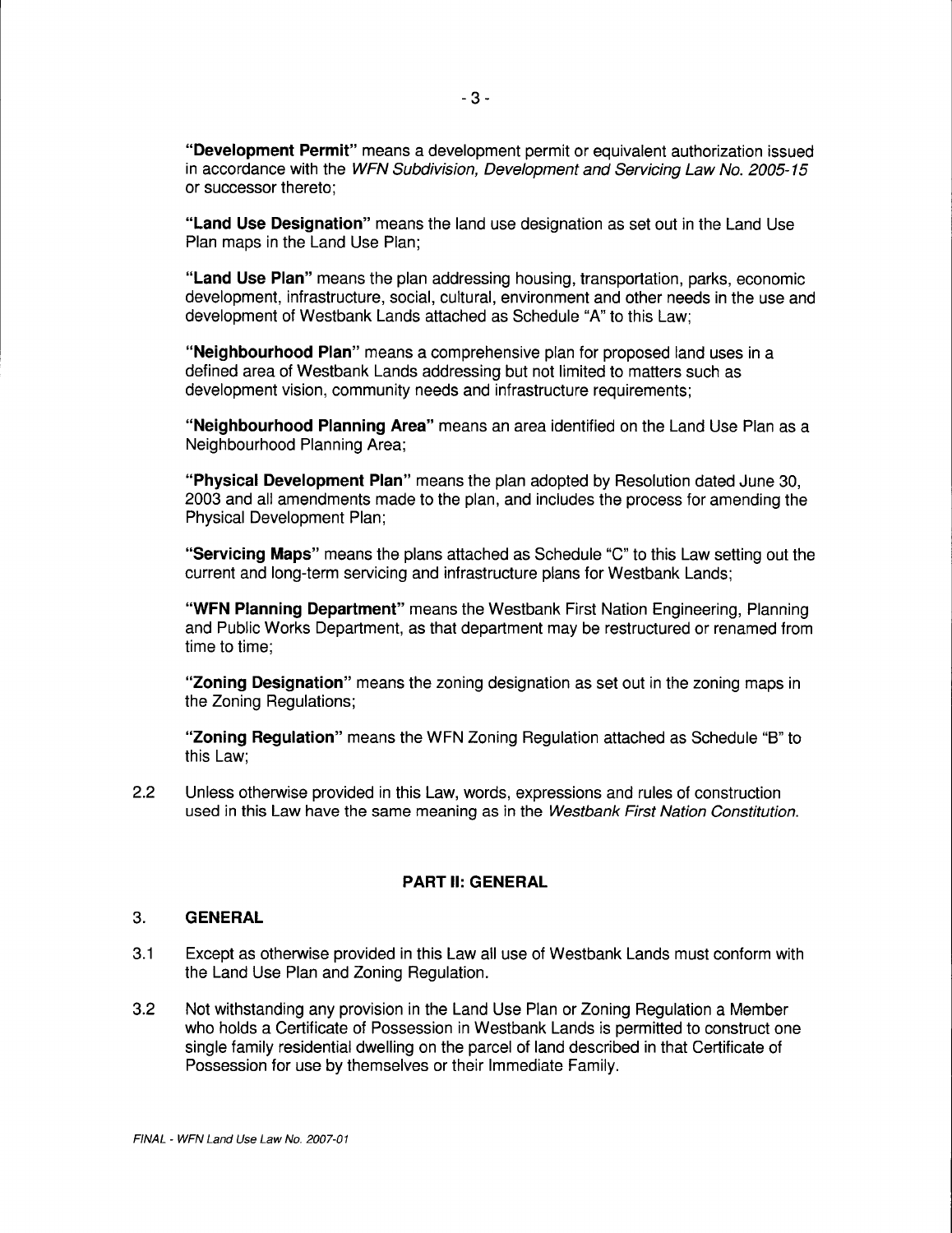3.3 Council may by Resolution establish fees payable in respect of applications under this Law. A copy of Resolutions setting out the current fees payable must be available for viewing free of charge at the administrative offices of Westbank and available for distribution at a nominal charge.

# **PART Ill: LAND USE PRINCIPLES**

# 4. **ADOPTION**

- 4.1 The Westbank First Nation Land Use Principles set out in section 4.2 are hereby adopted as the principles that shall guide the interpretation of the Land Use Plan or Zoning Regulation, the consideration of applications for amendments to the Land Use Designation or Zoning Designation or for a variance under this Law.
- 4.2 The Westbank First Nation Land Use Principles are as follows:
	- (a) Westbank shall work to promote a healthy and prosperous future to ensure the continued existence of Westbank as a strong political, social and cultural community;
	- (b) Westbank honours its connection to the land, resources and elements of the natural world that provide for its Members' physical and spiritual needs;
	- (c) Westbank recognizes its responsibility to protect the land and her resources for future generations;
	- (d) Westbank shall work to promote sustainable economic development and work to protect the value of Westbank Lands;
	- (e) Westbank in this Law seeks to establish a clear plan for land use through the Land use Plan and Zoning Regulation to provide stability and predictability for the development of Westbank Lands; and
	- (f) Westbank in this Law seeks to ensure a transparent, consistent and credible process for the development of Westbank Lands.

# **PART IV: LAND USE PLAN**

# 5. **ADOPTION**

- 5.1 The "Westbank First Nation Land Use Plan" attached hereto as Schedule "A" is adopted as the Land Use Plan of Westbank First Nation.
- 5.2 Where the Neighbourhood Planning criteria and procedures set out in the Land Use Plan are not, in the estimation of Council, sufficiently comprehensive to guide the preparation of a Neighbourhood Plan for a particular Neighbourhood Planning Area or Neighbourhood Planning Areas, then Council may by Resolution establish additional criteria and procedures for the preparation of a Neighbourhood Plan for those areas.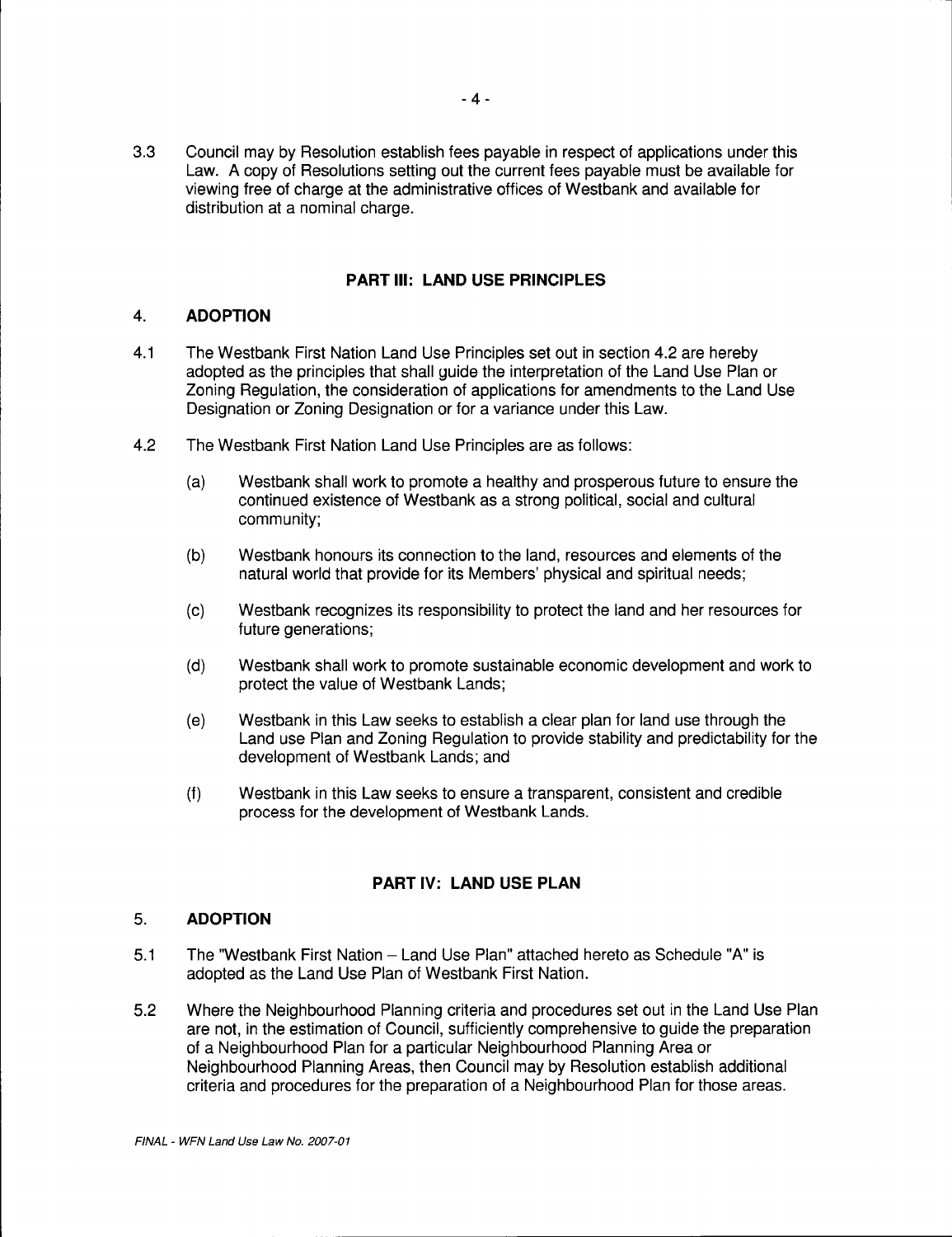# 6. **AMENDMENT TO LAND USE DESIGNATION**

- 6.1 Council or an interest holder in Westbank Lands may request an amendment to the Land Use Designation.
- 6.2 Where a Neighbourhood Plan is required, it shall be submitted and considered as an application for amendment to the Land Use Designation under sections 6.7 to 6.28.
- 6.3 Where Council or an interest holder in Westbank Lands requests an amendment to the Land Use Designation, they shall at the same time propose an amendment to the Zoning Designation consistent with the proposed amendment to the Land Use Designation, which, not withstanding Part V of this Law, shall be considered and determined in the same manner and at the same time as the proposed amendment to the Land Use Designation.
- 6.4 Where an interest holder in Westbank Lands requests an amendment to the Land Use Designation and Zoning Designation they shall submit an application to the WFN Planning Department in the form approved by Council.
- 6.5 The application under section 6.4 shall include the following:
	- (a) the completed application form;
	- (b) documentation of current ownership;
	- (c) a description of the proposed amendments;
	- (d) the reasons for requesting the proposed amendments; and
	- (e) a map showing the geographic boundary of the area affected by the proposed amendments, including adjacent properties.
- 6.6 Where Council requests an amendment to the Land Use Designation and Zoning Regulation it shall:
	- (a) pass a Resolution setting out:
		- (i) a description of the proposed amendments;
		- (ii) the reasons for requesting the proposed amendments; and
		- (iii) a map showing the geographic boundary of the area affected by the proposed amendments, including adjacent properties.
	- (b) provide to the WFN Planning Department a copy of the Resolution passed under subsection (a).
- 6.7 Upon receipt of an application under section 6.4 or a Resolution passed under section 6.6 the WFN Planning Department shall:
	- (a) review basic servicing and land use issues in relation to the application or Resolution;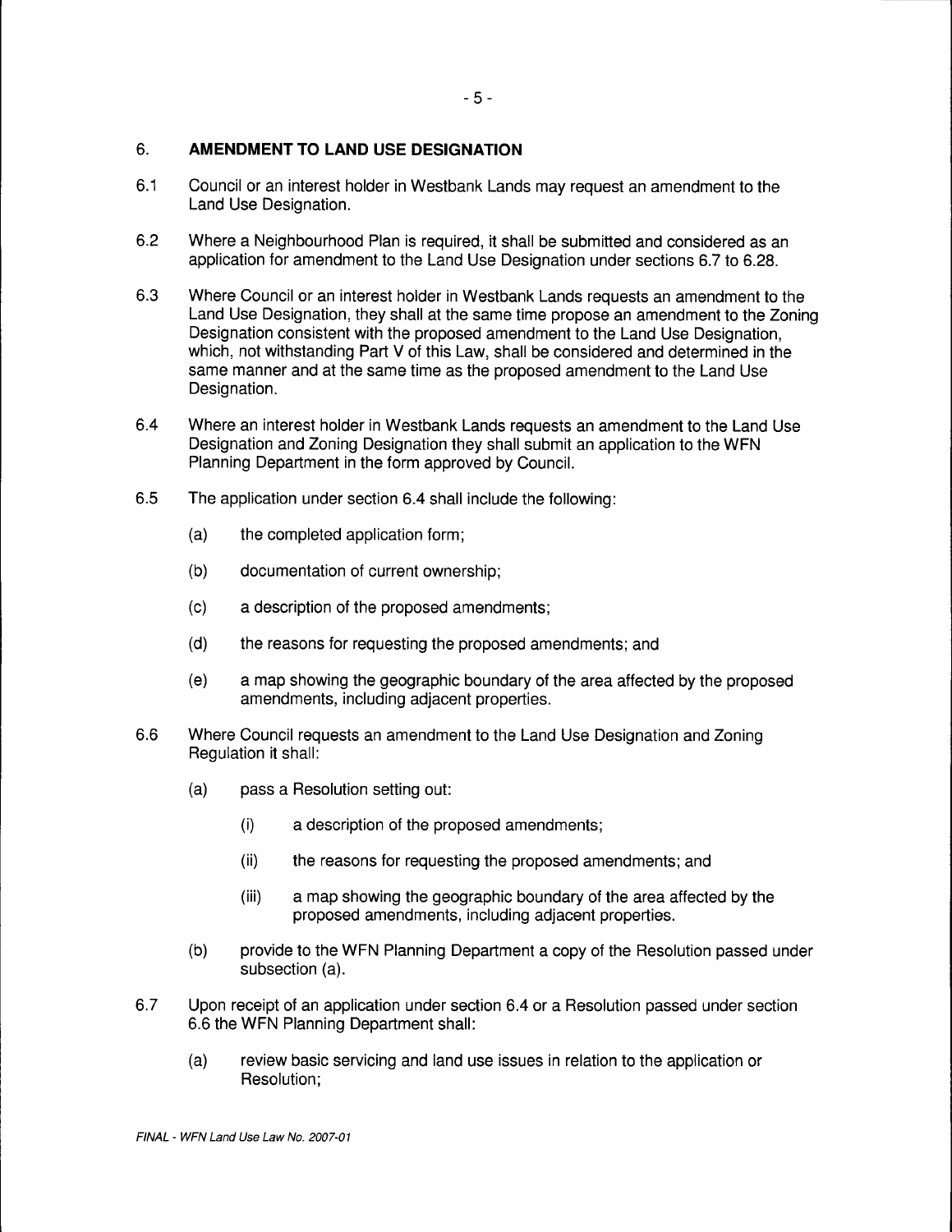- (b) request additional information if required; and
- (c) prepare a preliminary report addressing the impact of the proposed amendments in light of the Land Use Principles and goals of the Land Use Plan including a recommendation as to whether or not the proposed amendments should proceed for further consideration; and
- (d) provide a copy of the preliminary report to Council.
- 6.8 Upon receipt of the preliminary report prepared under section 6.7 the proposed amendments shall be considered at a duly scheduled Council meeting to determine whether they should proceed for further consideration.
- 6.9 In the case of an application by an interest holder for an amendment to the Land Use Designation and Zoning Regulation:
	- (a) notice of the Council meeting held under section 6.8 shall be provided to the applicant and the applicant shall have an opportunity to address Council with respect to the application; and
	- (b) the preliminary report of the WFN Planning Department prepared under section 6. 7 shall be provided to the applicant prior to the meeting where the application will be considered.
- 6.10 At the Council meeting held under section 6.8, Council shall review the preliminary report of the WFN Planning Department and in the case of an application by an interest holder, if requested by an applicant, hear from the applicant and shall by Resolution decide whether the application should proceed for further consideration.
- 6.11 In the case of amendments proposed by an interest holder, the WFN Planning Department shall give the applicant notice of the decision under section 6.10.
- 6.12 Council shall provide a copy of the Resolution under section 6.10 to the WFN Planning Department and where Council decides that the proposed amendments should proceed for further consideration the WFN Planning Department shall request comments from appropriate reviewing bodies, Affected Interest Holders, the Advisory Council and Westbank First Nation Members in relation to the proposed amendments.
- 6.13 Notice requesting comments under section 6.12 shall be given to the Advisory Council, Affected Interest Holders and Westbank First Nation Members by:
	- (a) publication of a notice in the Westbank newsletter mailed to Electors or by separate written notice, delivered or mailed to Electors;
	- (b) written notice, delivered or mailed to Affected Interest Holders;
	- (c) written notice to the Advisory Council; and
	- (d) posting of the notice in a public area of the Westbank administration building.
- 6.14 The notice shall: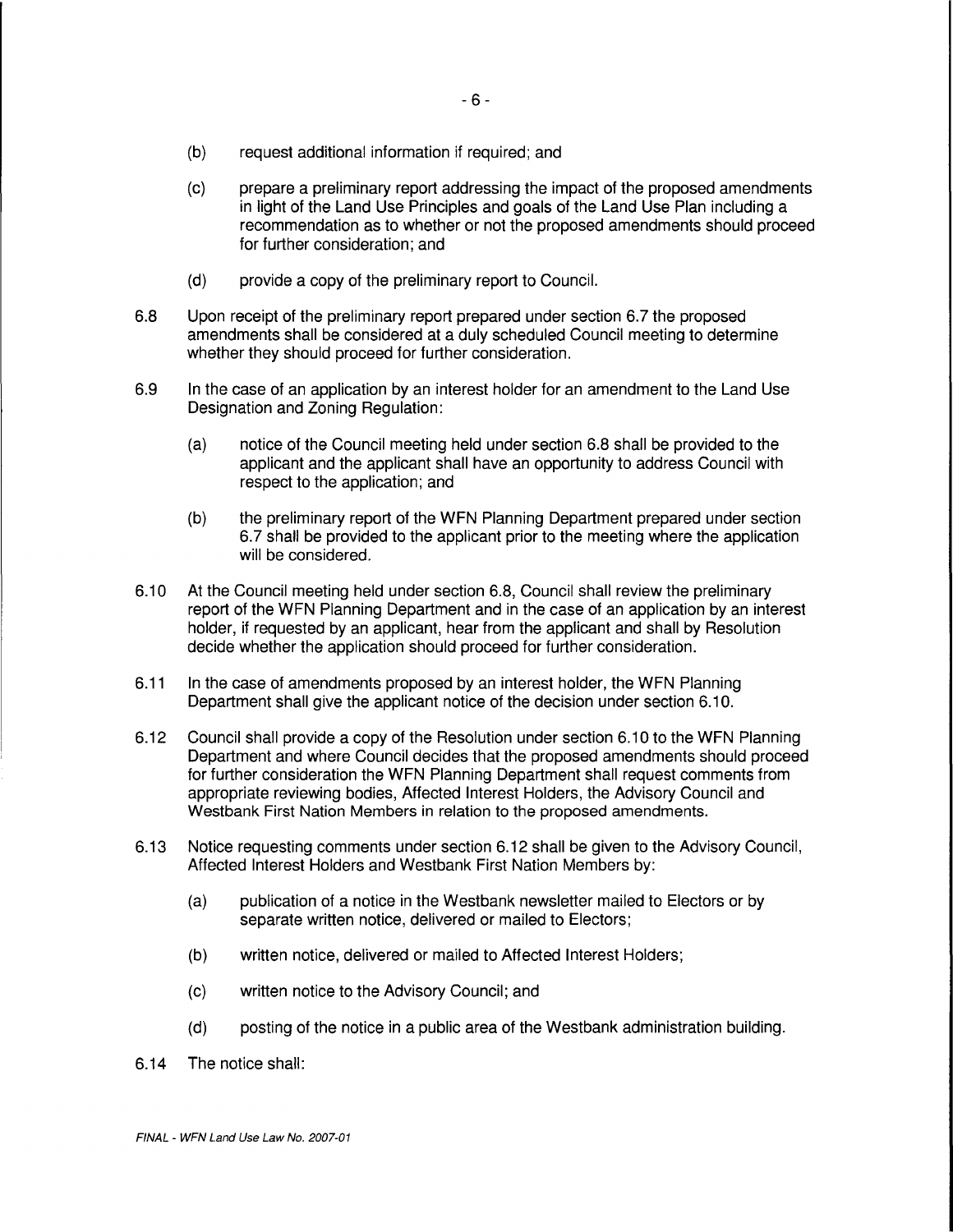- (a) provide a summary of the application or Resolution seeking the amendments to the Land Use Designation and the Zoning Designation;
- (b) request written comments from the Advisory Council, Affected Interest Holders and Members on the proposed amendments; and
- (c) specify a date that is at least twenty (20) days from the date of the notice for the Advisory Council, Affected Interest Holders and Members to respond to the WFN Planning Department.
- 6.15 Upon expiration of the time for submitting comments, the WFN Planning Department shall:
	- (a) prepare a final report on the proposed amendments taking into consideration the comments received, the needs of the community and other relevant matters including recommendations on the proposed amendments; and
	- (b) provide a copy of the final report to Council.
- 6.16 Upon receipt of the final report prepared under section 6.15 the proposed amendments and final report shall be considered at a duly scheduled Council meeting.
- 6.17 Where the proposed amendments solely affect the Land Use Designation of Westbank Lands held under an Allotment, Council shall by Resolution at the Council meeting held under section 6.16:
	- (a) reject the proposed amendments to the Land Use Designation and the Zoning Designation;
	- (b) request the WFN Planning Department to provide additional information with respect to the proposed amendments; or
	- (c) approve the proposed amendments to the Land Use Designation and the Zoning Designation.
- 6.18 Where the proposed amendments affect the Land Use Designation of any Community Lands, Council shall by Resolution at the Council meeting held under section 6.16:
	- (a) reject the proposed amendments to the Land Use Designation and the Zoning Designation;
	- (b) request the WFN Planning Department to provide additional information with respect to the proposed amendments; or
	- (c) refer the proposed amendments to a Special Membership Meeting for approval by Electors.
- 6.19 Where Council requests additional information under section 6.17(b) or section 6.1 B(b) the WFN Planning Department shall prepare a revised final report and provide a copy of the revised final report to Council to be considered at a duly scheduled Council meeting where the procedure under sections 6.16 through 6.18 shall be followed.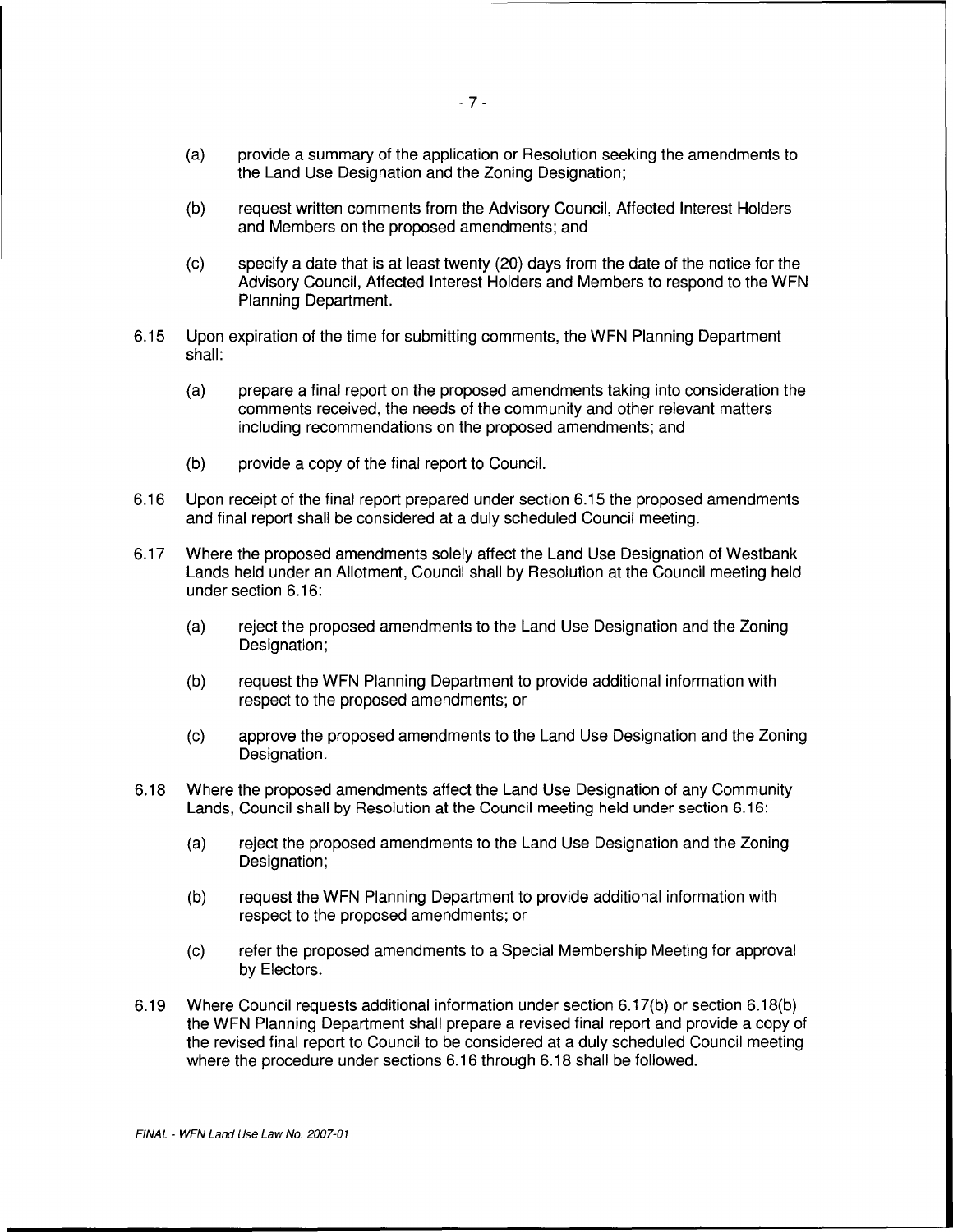- 6.20 A copy of the Resolution under section 6.17, section 6.18 or section 6.19 shall be:
	- (a) mailed to the applicant, if applicable;
	- (b) mailed to Affected Interest Holders;
	- (c) mailed to the Advisory Council; and
	- (d) posted in a public area of the Westbank administration building.
- 6.21 Where Council decides to refer the proposed amendments to the Land Use Designation and Zoning Designation to Electors, Council shall schedule a Special Membership Meeting for approval, it shall provide notice to the Membership at least 20 days before the date of the Special Membership Meeting.
- 6.22 Notice shall be provided to the Membership by:
	- (a) publication in the Westbank newsletter mailed to Electors, or by separate written notice delivered or mailed to Electors; and
	- (b) posting of the notice in a public area of the Westbank administration building.
- 6.23 Notice of the Special Membership Meeting where the proposed amendments to the Land Use Designation and the Zoning Designation will be provided to the Membership in accordance with section 6.22 and shall include:
	- (a) a summary of the proposed amendments;
	- (b) a summary of the final report of the WFN Planning Department on the proposed amendments;
	- (c) a statement that there will be a vote by secret ballot of the Electors present at the Special Membership Meeting to vote on the proposed amendments;
	- (d) a statement that the report of the WFN Planning Department on the proposed amendments is available for inspection at the Westbank administration building; and
	- (e) the date, time and place of the Special Membership Meeting also specifying the time period during which such voting will take place.
- 6.24 At the Special Membership Meeting copies of the final report of the WFN Planning Department shall be made available to Members in attendance.
- 6.25 At the Special Membership Meeting called to vote on the proposed amendments, the purpose and provisions of the proposed amendments shall be explained to the Members present at the Meeting, and Members shall be entitled to ask questions and provide comments.
- 6.26 Upon completion of discussion, the Electors, including Council members present, shall vote by secret ballot on the proposed amendments to the Land Use Designation and the Zoning Designation.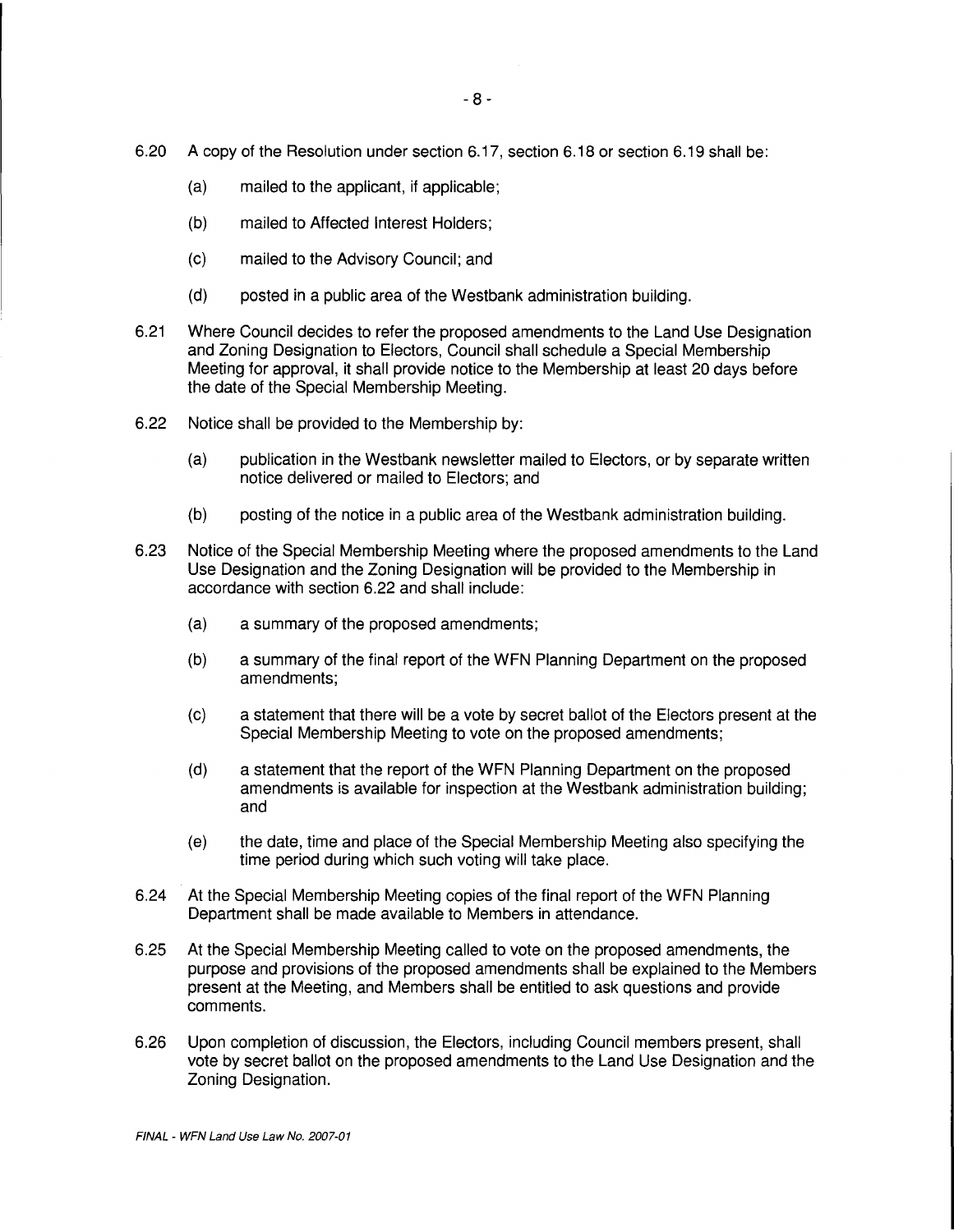6.27 The proposed amendments shall be deemed approved if a Majority of the Electors voting at the Special Membership Meeting vote in favour of the proposed amendments to the Land Use Designation and the Zoning Designation.

- 9 -

6.28 The amendments to the Land Use Designation and the Zoning Designation shall be effective as of the date of the Special Membership Meeting where Electors approved the proposed amendments.

## **PART V: ZONING**

## 7. **ADOPTION**

- 7.1 The WFN Zoning Regulation attached hereto as Schedule "B" is adopted as the zoning regulation for Westbank Lands.
- 7.2 Except where an amendment to the Zoning Designation is proposed as part of a proposed amendment to the Land Use Designation, all amendments to the Zoning Designation shall be made under section 8 of this Law.

# 8. **AMENDMENT TO ZONING REGULATION**

- 8.1 Council or an interest holder in Westbank Lands may request an amendment to the Zoning Designation provided that the proposed amendment is consistent with the Land Use Plan.
- 8.2 Where an interest holder in Westbank Lands requests an amendment to the Zoning Designation they shall submit an application to the WFN Planning Department in the form approved by Council.
- 8.3 Where a proposed amendment to the Zoning Designation is within an area of land identified as a Neighbourhood Plan Area the application shall not proceed until a Neighbourhood Plan has been approved as an amendment to the Land Use Designation.
- 8.4 The application under section 8.2 shall include the following:
	- (a) the completed application form;
	- (b) documentation of current ownership;
	- (c) a description of the proposed amendment to the Zoning Regulation;
	- (d) the reasons for requesting the proposed amendment to the Zoning Regulation; and
	- (e) a map showing the geographic boundary of the area affected by the proposed amendment including adjacent properties.
- 8.5 Where Council requests an amendment to the Zoning Designation it shall: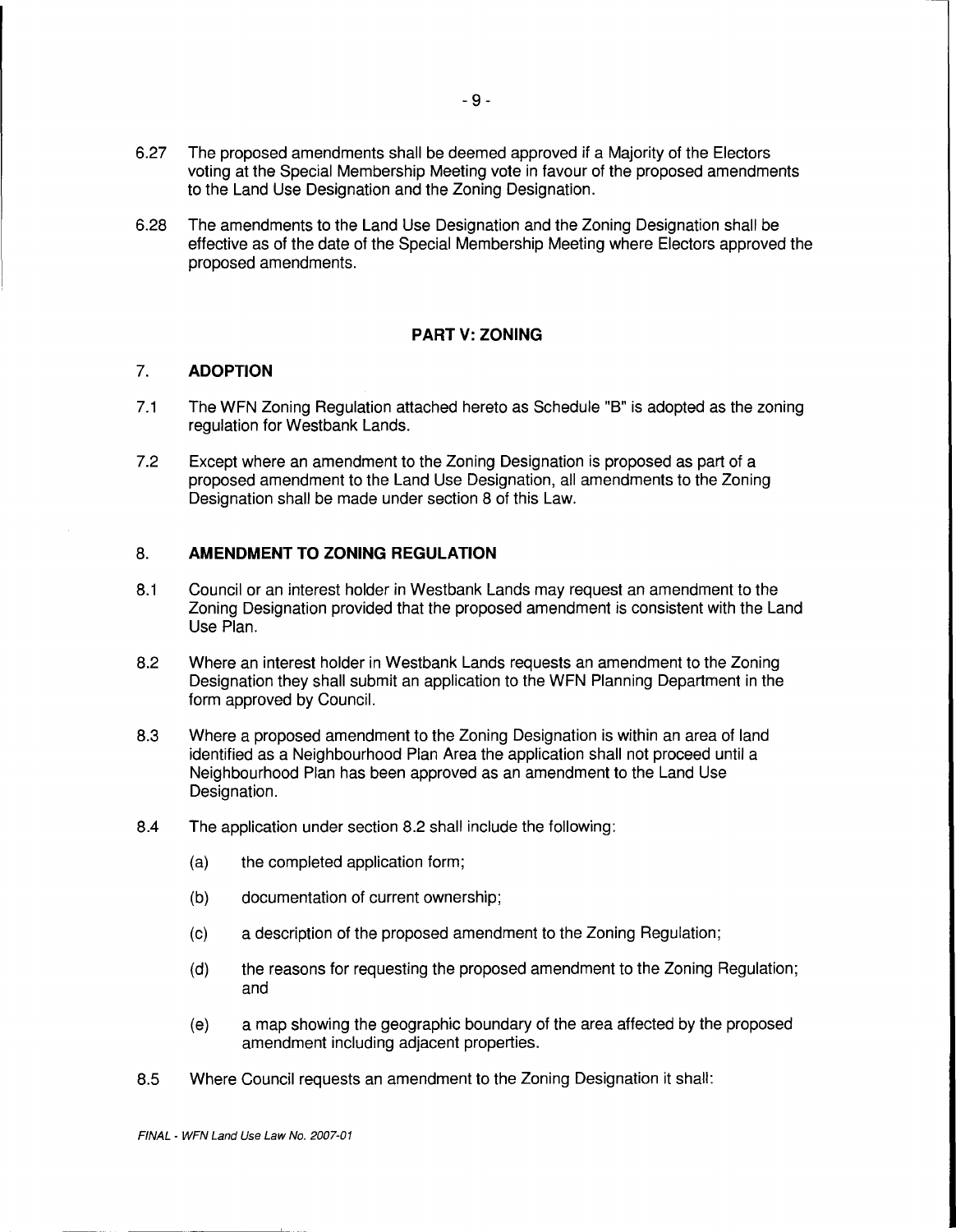- (a) pass a Resolution setting out:
	- (i) a description of the proposed amendment to the Zoning Regulation;
	- (ii) the reasons for requesting the proposed amendment to the Zoning Regulation; and
	- (iii) a map showing the geographic boundary of the area affected by the proposed amendment, including adjacent properties.
- (b) provide to the WFN Planning Department a copy of the Resolution passed under subsection (a).
- 8.6 Upon receipt of an application under section 8.2 or a Resolution passed under section 8.5 the WFN Planning Department shall:
	- (a) review basic servicing and land use issues in relation to the application or Resolution;
	- (b) request additional information if required; and
	- (c) prepare a preliminary report addressing the impact of the proposed amendment to the Zoning Designation in light of the Land Use Principles and goals of the Zoning Regulation including a recommendation as to whether or not the proposed amendment should proceed for further consideration; and
	- (d) provide a copy of the preliminary report to Council.
- 8.7 Upon receipt of the preliminary report prepared under section 8.6 the proposed amendment to the Zoning Designation shall be considered at a duly scheduled Council meeting to determine whether it should proceed for further consideration.
- 8.8 In the case of an application by an interest holder for an amendment to the Zoning Regulation:
	- (a) notice of the Council meeting under section 8.7 shall be provided to the applicant and the applicant shall have an opportunity to address Council with respect to the application for amendment to the Zoning Regulation; and
	- (b) the preliminary report of the WFN Planning Department prepared under section 8.6 shall be provided to the applicant prior to the meeting where the application will be considered.
- 8.9 At the Council meeting held under section 8.7, Council shall review the preliminary report of the WFN Planning Department and in the case of an application by an interest holder, if requested by an applicant, hear from the applicant and shall by Resolution decide whether the application for amendment to the Zoning Designation should proceed for further consideration.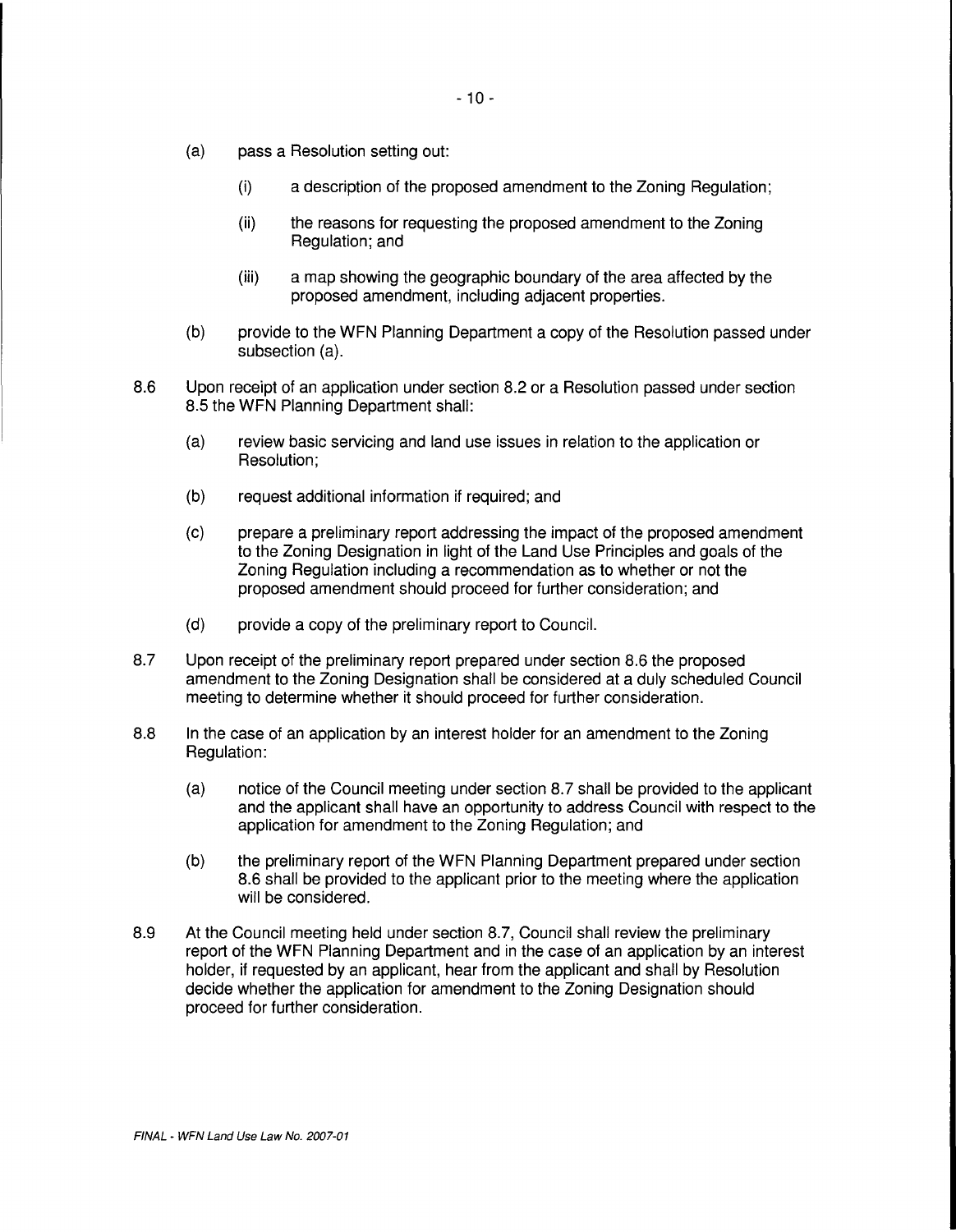- 8.10 In the case of an amendment to the Zoning Designation proposed by an interest holder WFN Planning Department shall give the applicant notice of the decision under section 8.9.
- 8.11 Council shall provide a copy of the Resolution under section 8.9 to the WFN Planning Department and where Council decides that the proposed amendment to the Zoning Designation should proceed for further consideration the WFN Planning Department shall request comments from appropriate reviewing bodies, Affected Interest Holders, the Advisory Council and Westbank First Nation Members in relation to the proposed amendment to the Zoning Regulation.
- 8.12 Notice requesting comments under section 8.11 shall be given to the Advisory Council, Affected Interest Holders and Westbank First Nation Members by:
	- (a) publication of a notice in the Westbank newsletter mailed to Electors or by separate written notice, delivered or mailed to Electors;
	- (b) written notice, delivered or mailed to Affected Interest Holders;
	- (c) written notice to the Advisory Council; and
	- (d) posting of the notice in a public area of the Westbank administration building.
- 8.13 The notice shall:
	- (a) provide a summary of the application or Resolution seeking an amendment to the Zoning Regulation;
	- (b) request written comments from the Advisory Council, Affected Interest Holders and Members on the proposed amendments to the Zoning Regulation; and
	- (c) specify a date that is at least twenty (20) days from the date of the notice for the Advisory Council, Affected Interest Holders and Members to respond to the WFN Planning Department.
- 8.14 Upon expiration of the time for submitting comments, the WFN Planning Department shall:
	- (a) prepare a final report on the proposed amendment to the Zoning Designation taking into consideration the comments received, the needs of the community and other relevant matters; and
	- (b) provide a copy of the final report to Council.
- 8.15 Upon receipt of the final report prepared under section 8.14 the proposed amendment to the Zoning Designation and final report shall be considered at a duly scheduled Council meeting where Council shall by Resolution:
	- (a) reject the proposed amendment to the Zoning Regulation;
	- (b) request the WFN Planning Department to provide additional information with respect to the proposed amendment to the Zoning Regulation; or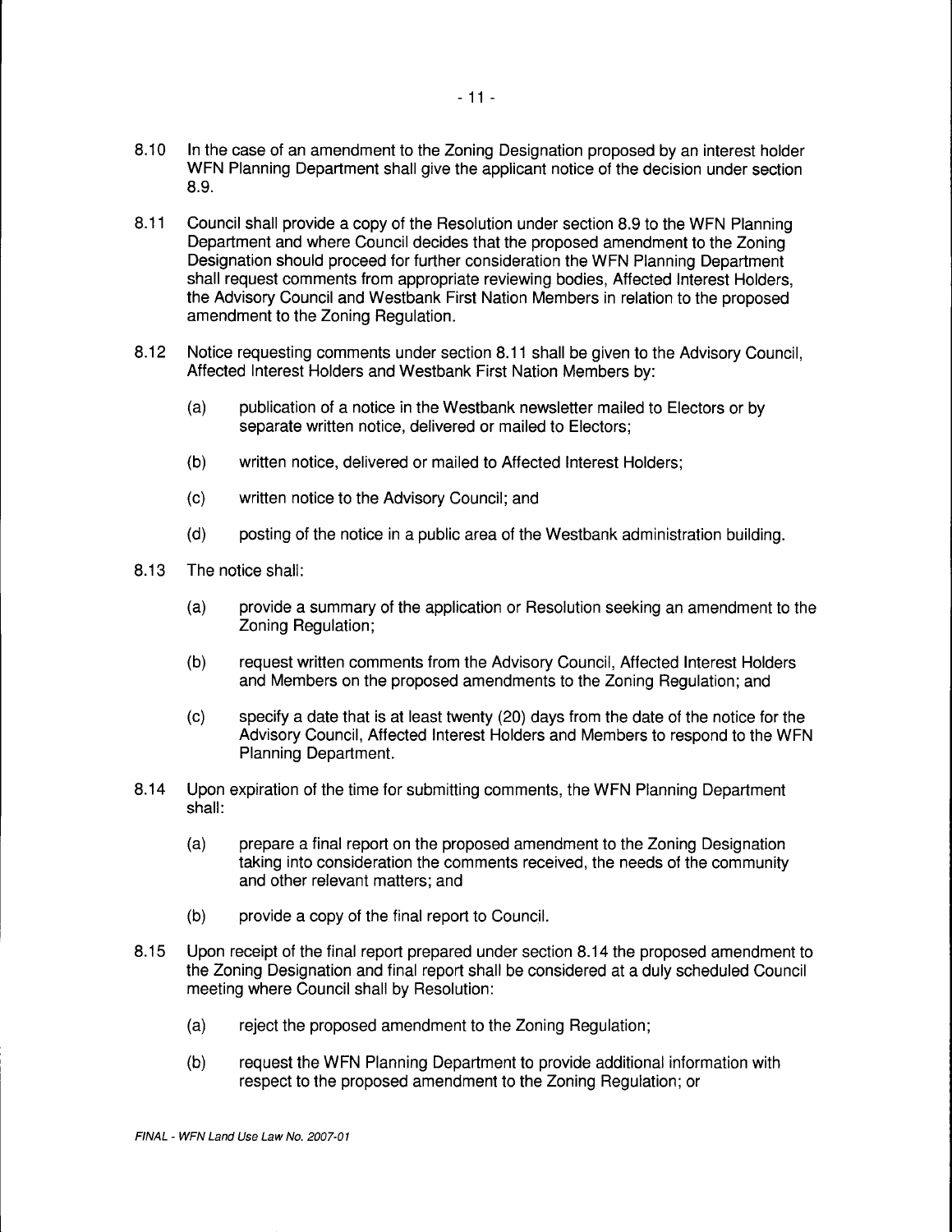- (c) approve the proposed amendment to the Zoning Regulation.
- 8.16 Where Council requests additional information under section 8.15(b) the WFN Planning Department shall prepare a revised final report and provide a copy of the revised final report to Council to be considered at a duly scheduled Council meeting where the procedure under section 8.15 shall be followed.
- 8.17 A copy of the Resolution under section 8.15 or section 8.16 shall be:
	- (a) mailed to the applicant, if applicable;
	- (b) mailed to Affected Interest Holders;
	- (c) mailed to the Advisory Council; and
	- (d) posted in a public area of the Westbank administration building.
- 8.18 The amendment to the Zoning Regulation shall be effective as of the date of the Resolution approving the proposed amendment to the Zoning Regulation.

## **PART VI: SERVICING MAPS**

#### 9. **SERVICING MAPS**

- 9.1 The Servicing Maps attached hereto as Schedule "C" are adopted as the servicing maps tor Westbank Lands.
- 9.2 Council may by Resolution initiate amendments to the Servicing Maps, and upon passage of such a Resolution shall develop amendments to the Servicing Maps.
- 9.3 Upon completion of the proposed amendments to the Servicing Maps, Council shall schedule a Special Membership Meeting for the purpose of considering the proposed amendments and shall provide notice to the Membership.
- 9.4 The notice of the Special Membership Meeting required under section 9.3 shall be provided to the Membership at least twenty (20) days before the meeting and shall include:
	- (a) the date, time and place of the Special Membership Meeting;
	- (b) a summary of the proposed amendments to the Servicing Maps; and
	- (c) notification that the full copy of the proposed amendments to the Servicing Maps can be obtained at the Westbank administration building.
- 9.5 Notice shall be provided to the Membership by:
	- (a) publication of the notice in the Westbank newsletter, delivered or mailed to Electors or by separate notice delivered or mailed to Electors; and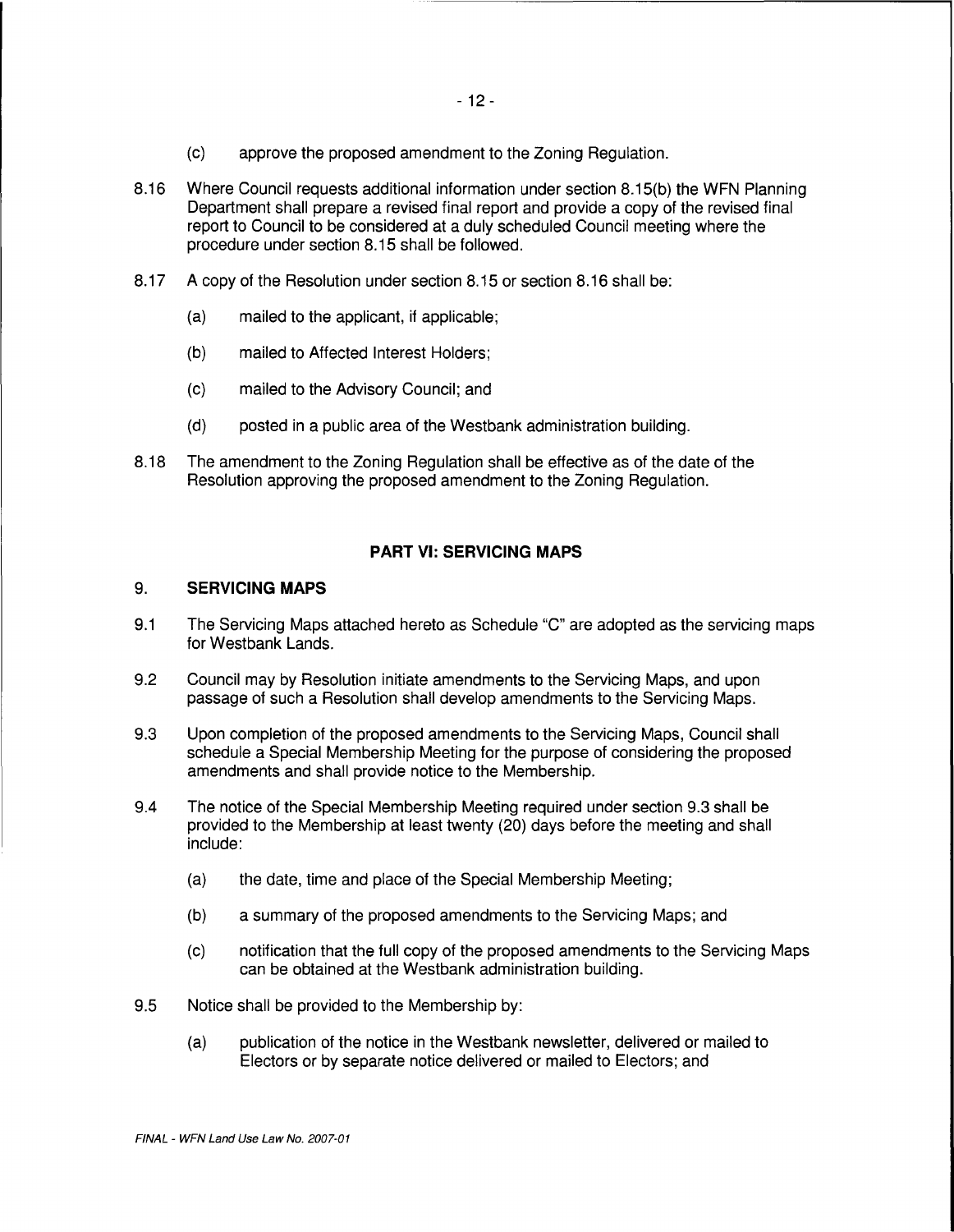- (b) posting of the notice in a public area of the Westbank administration building and such other places as Council may direct.
- 9.6 At the Special Membership Meeting, copies of the proposed amendments to the Servicing Maps shall be made available to Members present.
- 9.7 At the Special Membership Meeting, the purpose and provisions of the proposed amendments shall be explained by Council, and Members may ask questions and provide comments.
- 9.8 After the Special Membership Meeting, Council shall consider the comments received by Members, the needs of the community and other relevant matters, and shall by Resolution either adopt or reject the amendments to the Servicing Maps.

## **PART VII: VARIANCE**

#### 10. **VARIANCE**

10.1 A person may apply to the Board for a variance in accordance with this Part.

#### 11. **ESTABLISHMENT OF BOARD**

- 11.1 The Board is hereby established to:
	- (a) evaluate and make decisions on applications for a variance;
	- (b) establish policies and procedures for operation of the Board and the carrying out of its duties that are not inconsistent with this Law and the Westbank First Nation Constitution; and
	- (c) carry out such other duties and responsibilities as may be assigned to the Board under Westbank Law.

#### 12. **COMPOSITION OF BOARD**

- 12.1 The Board shall be composed of three persons as follows:
	- (a) a member of Council, appointed by Resolution of Council;
	- (b) the Director of Operations; and
	- (c) the manager of the WFN Planning Department.

#### 13. **CHAIRPERSON**

13.1 The Director of Operations shall be the Chairperson of the Board provided that in the absence of Director of Operations the Council member on the Board will act as Chairperson.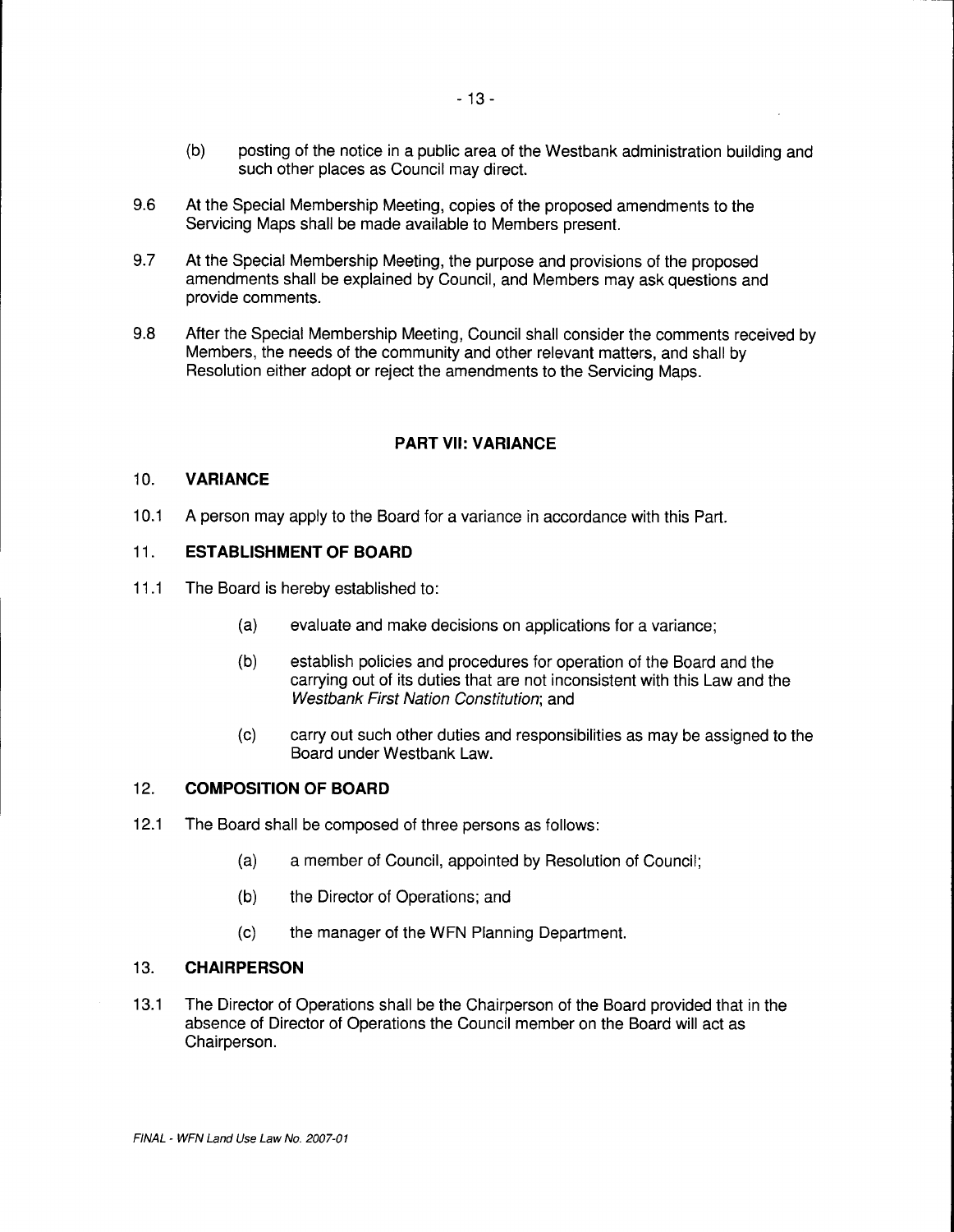13.2 The Chairperson shall be responsible for organizing, calling and presiding at all meetings of the Board shall perform such other duties as may be assigned to the Chairperson by the Board.

# 14. **APPLICATION FOR VARIANCE**

- 14.1 A person may apply to the Board for a variance if the person alleges that compliance with any of the following provisions in a Westbank Law would cause the person hardship:
	- (a) the siting, dimensions, site coverage, or size of a building or structure; and
	- (b) the prohibition of a structural alteration, addition or replacement of or to a building or other structure permitted as a non-conforming use.
- 14.2 The application under section 14.1 shall include the following:
	- (a) the completed application form;
	- (b) documentation of current ownership;
	- (c) a description of the variance requested;
	- (d) the reasons for requesting the proposed variance; and
	- (e) a map showing the geographic boundary of the area affected by the proposed variance including adjacent properties.

## 15. **GRANTING OF A VARIANCE**

- 15.1 On an application under this Part, the Board may order that a minor variance be permitted from the requirements of Westbank Law, if the Board finds that undue hardship would be caused to the applicant if required to comply with Westbank Law, and is of the opinion that the variance does not:
	- (a) result in inappropriate development of the site;
	- (b) adversely affect the natural environment, heritage sites or culturally sensitive areas;
	- (c) substantially affect the use and enjoyment of adjacent land;
	- (d) vary permitted uses or densities under the WFN Zoning Regulation or the WFN Land Use Plan; or
	- (e) defeat the intent of the WFN Zoning Regulation or the WFN Land Use Plan.
- 15.2 The granting of a variance by the Board under this Law will not relieve the applicant from also complying with the provisions of any federal Act or regulation or provincial Act or regulation, or any legally binding agreement to which the applicant is a party.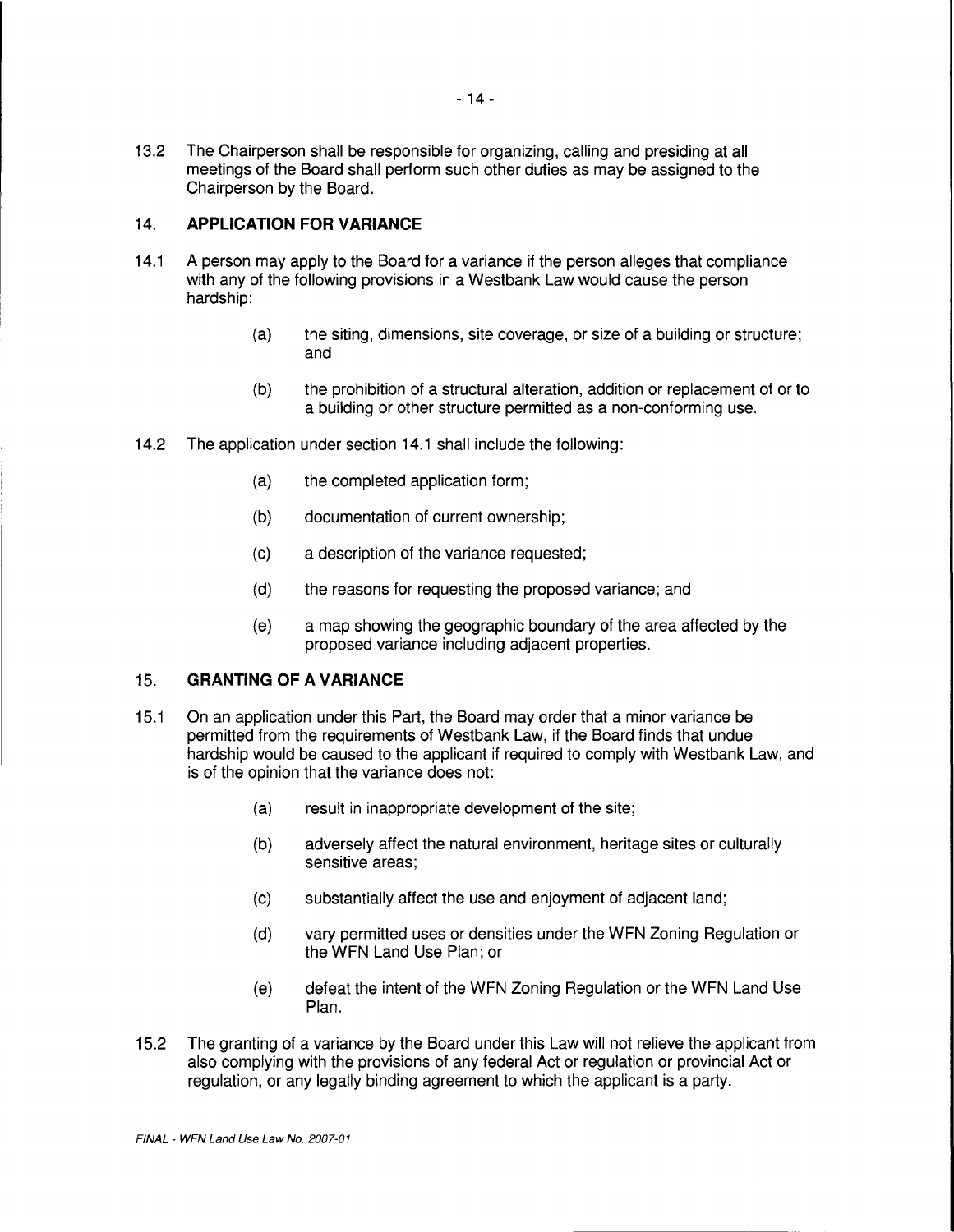# 16. **NOTICE OF APPLICATION**

- 16.1 Where the Board receives an application under section 14.1, the Board must notify all Affected Interest Holders.
- 16.2 The notice under section 16.1 must state the subject matter of the application, the time within which the recipient may send written comments on the application to the Board and the place where the comments shall be sent.
- 16.3 The obligation to give notice under section 16.1 will be satisfied if the Board made reasonable effort to mail or otherwise deliver the notice.
- 16.4 A copy of the comments received by the Board shall be provided to the person applying for a variance on or before the hearing of the application.
- 16.5 No application for a variance shall be heard by the Board, unless the Board has complied with this section.

# 17. **NOTICE TO THE APPLICANT**

- 17.1 The Board shall give notice to the applicant at least five (5) business days before the date of a meeting, specifying the place, day and hour where the application shall be heard.
- 17.2 Notice shall be given to the applicant by ordinary mail or delivery at the address provided on the application.

# 18. **MEETINGS**

- 18.1 The Board shall meet as required to carry out its duties under this Law.
- 18.2 The Board shall meet on Westbank Lands.
- 18.3 The Chairperson shall give notice to Board members at least five (5) business days before the date of a meeting specifying the place, day and hour of the meeting.
- 18.4 Notice of the meeting may be given to a Board member either personally, by telephone, facsimile or e-mail at the telephone number or e-mail address provided by the Board member.
- 18.5 Board meetings shall be closed to all persons except Board members, the applicant and invited WFN employees or representatives provided that the Board may by vote invite such other persons as may be required to provide information to assist the Board in considering the application.
- 18.6 Persons attending Board meetings may only address the meeting if their matter is on the agenda or if they receive permission from the Chairperson.
- 18.7 Westbank shall appoint a person who is not a member of the Board to act as secretary to the Board, and the secretary shall:
	- (a) take attendance of Board members present at meetings;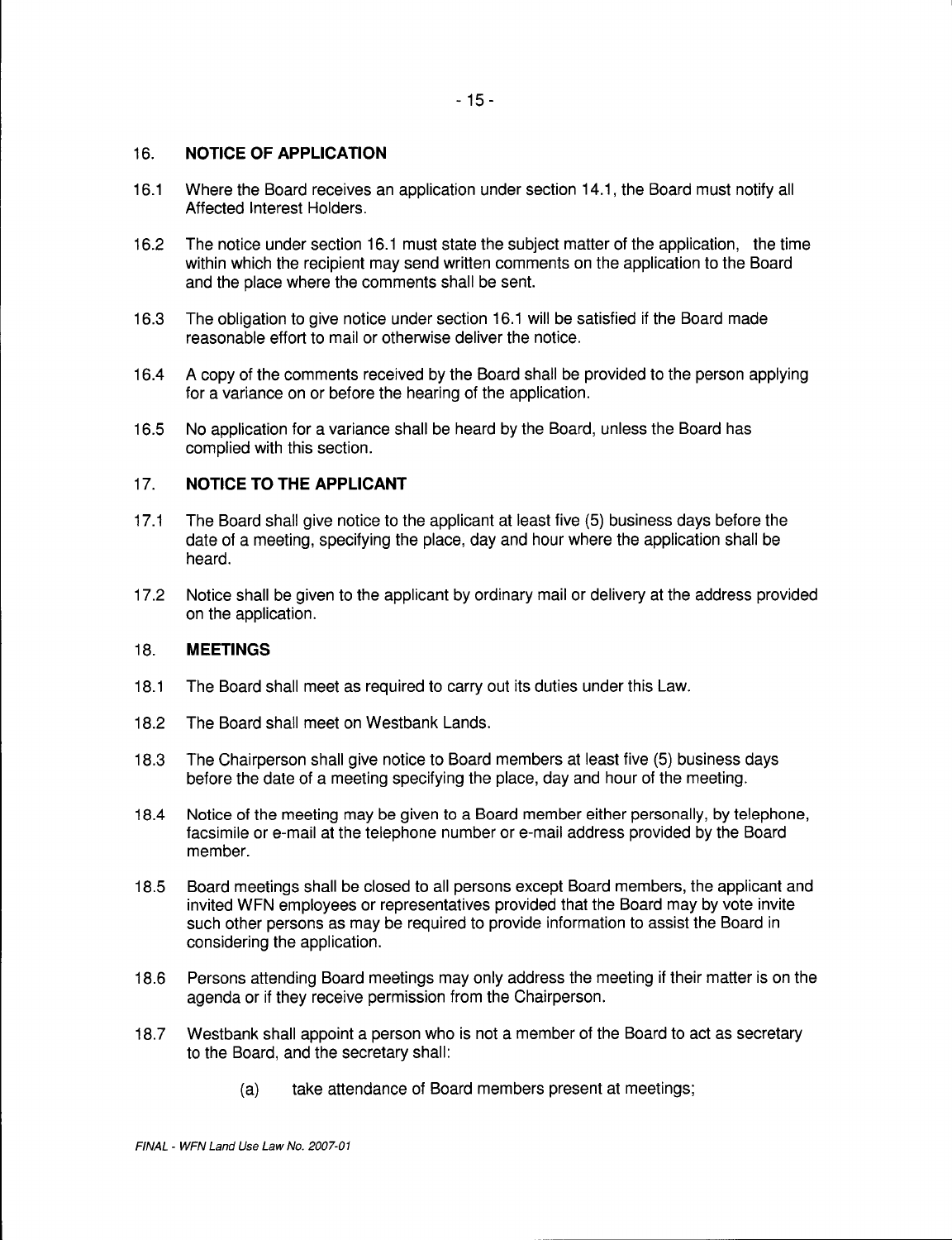- (b) record decisions and votes at meetings; and
- (c) perform such other duties, consistent with this Law, as may be assigned to the secretary by the Board.
- 18.8 The secretary to the Board shall, in a timely manner and by ordinary mail or delivery to the address provided on the application, provide copies of records of decisions to an applicant and to Council.
- 18.9 All records of decisions of the Board shall be retained by the Board at the Westbank administration building and copies may be obtained upon payment of any applicable copying fee.
- 18.10 The Board may, subject to this Law, establish rules for its procedure at meetings and no rule made by the Board invalidates a prior act of the Board that would have been valid if that rule had not been made.

## 19. **QUORUM**

- 19.1 Quorum for a meeting of the Board shall be two Board members provided that where a quorum cannot be established because of conflict of interest provisions in this Law, the matter shall be adjourned to the next meeting or such future meeting where a quorum can be established.
- 19.2 The Chairperson shall be included in counting quorum.
- 19.3 If a quorum can never be established because of conflict of interest provisions in this Law, the application shall be referred to Council for a decision.

## 20. **VOTING**

- 20.1 All matters before the Board for decision shall be decided by a majority vote of Board members participating in the vote.
- 20.2 The Chairperson shall be entitled to vote.
- 20.3 Unless a secret vote is requested and approved by the Board, all voting shall be by a show of hands indicating a "Yes" vote or a "No" vote. No abstentions are permitted on a vote.
- 20.4 The results of a vote shall be recorded in the minutes of the meeting.

#### 21. **CONFLICT OF INTEREST**

- 21.1 A conflict of interest arises in any situation where a member or a person in their Immediate Family has a personal or business interest in the matter under consideration.
- 21.2 A Board member who has a conflict of interest will, as soon as possible, disclose the nature and extent of their conflict to the Chairperson who shall report the conflict to the remaining Board members.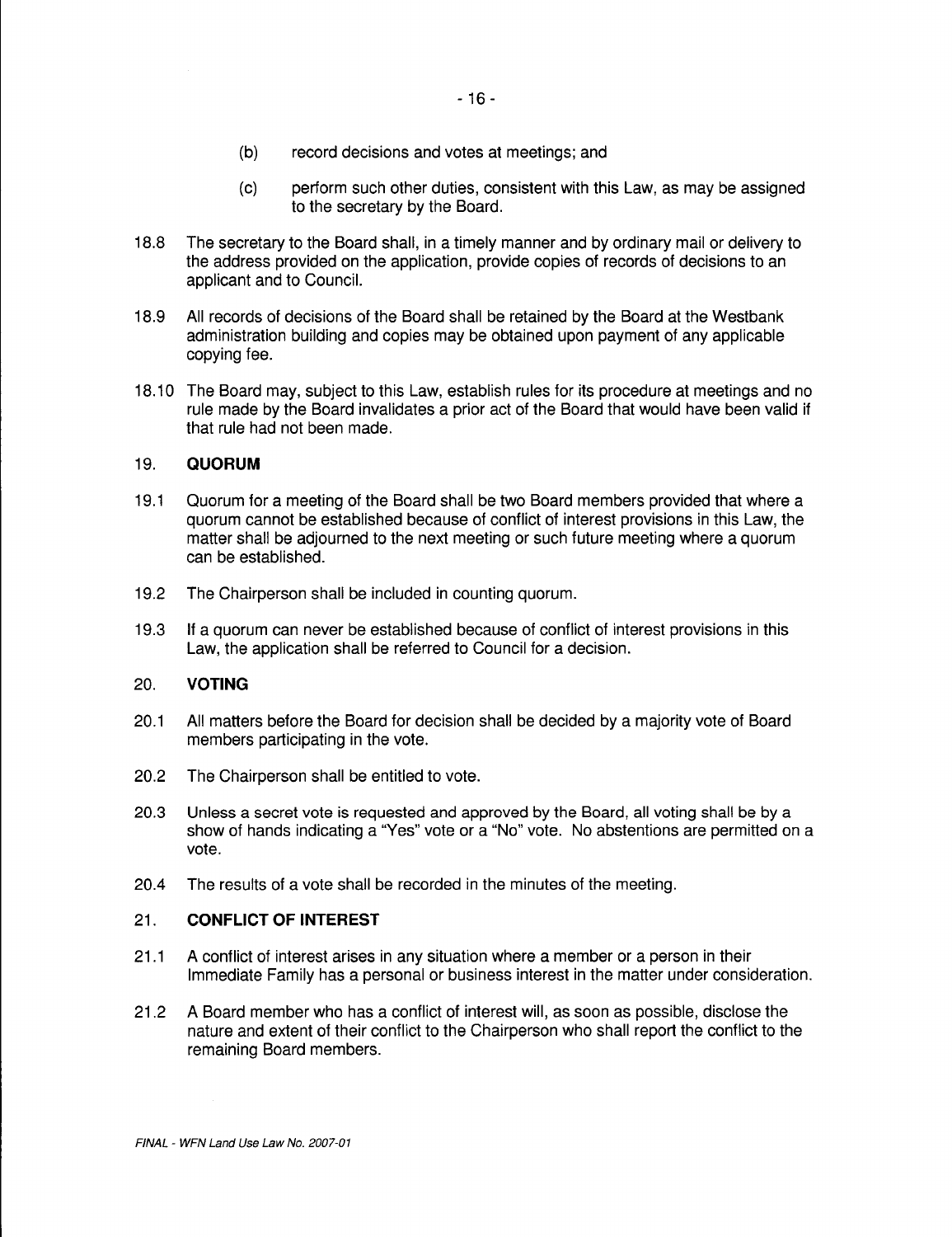21 .3 Where a conflict of interest exists, the Board member affected shall leave the meeting where the matter is being considered and will not be counted in determining quorum nor participate in discussion nor vote on the matter under consideration.

# 22. **CONFIDENTIALITY**

- 22.1 Board members shall not release information received by them in their work with the Board or information relating to the deliberations proceedings or other matters of the Board unless:
	- (a) the information is public under Westbank Law or other applicable laws; or
	- (b) the information is information that the Board, by vote of members at a meeting, decides to release.

## 23. **APPEALS**

23.1 A decision of the Board under this Part is final.

## **PART VIII: NON-CONFORMING USES**

## 24. **NON-CONFORMING USES**

- 24.1 If at the time this Law comes into force:
	- (a) a land or building or other structure, is lawfully used; and
	- (b) the use does not conform to the uses permitted under this Law,

the use may be continued as a non-conforming use but if the non-conforming use is discontinued for a continuous period of six months any subsequent use of the land, building or other structure becomes subject to this Law.

- 24.2 The use of land, a building or other structure, for seasonal uses or for agricultural purposes is not discontinued as a result of normal seasonal or agricultural practices, including:
	- (a) seasonal, market or production cycles;
	- (b) the control of disease or pests; or
	- (c) the repair, replacement or installation of equipment to meet standards for the health or safety of people or animals.
- 24.3 Where a Development Permit has been issued for a building or other structure at the time this Law comes into force, any building or structure subsequently built in accordance with that Development Permit is deemed, for the purpose of this Part:
	- (a) to be a building or other structure existing at that time; and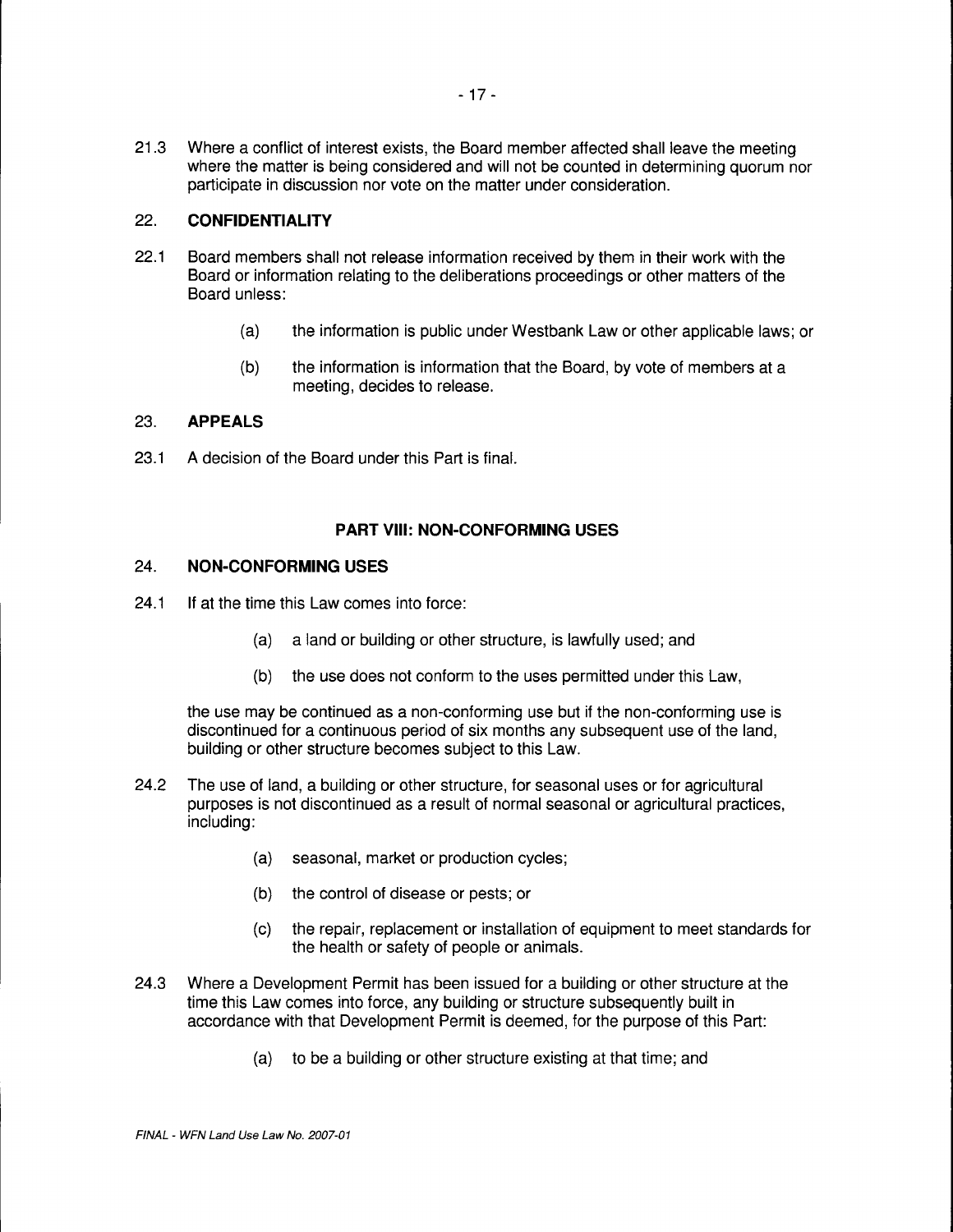- (b) to be then in use for its intended purpose as determined from the building permit authorizing its construction.
- 24.4 If sections 24.1 and 24.2 authorize a non-conforming use of part of a building or other structure to continue, the whole of that building or other structure may be used for that non-conforming use.
- 24.5 A structural alteration or addition, except one that is required under Westbank Law or permitted by the Board, must not be made in or to a building or other structure while the non-conforming use is continued.
- 24.6 Nothing in this Part authorizes the non-conforming use to be continued on a scale or to an extent or degree greater than that at the time this Law comes into force.
- 24.7 For the purposes of this part, a change of owners, tenants or occupants of any land, or of a building or other structure, does not, by reason only of the change, affect the use of the land or building or other structure.
- 24.8 If a building or other structure, the use of which does not conform to the provisions of this Land Use Law is damaged or destroyed to the extent of less than 75% of its value above its foundations, as determined by the Building Inspector, it can be repaired or reconstructed to continue the non-conforming use permitted under this Law.
- 24.9 Unless as permitted by the Board, if a building or other structure, the use of which does not conform to the provisions of this Law is damaged or destroyed to the extent of 75% or more of its value above its foundations as determined by the Building Inspector, must not be repaired or reconstructed except as a conforming use under this Law.

# **PART IX: TRANSITION**

#### 25. **PHYSICAL DEVELOPMENT PLAN**

- 25.1 Proposed amendments to the Physical Development Plan currently being considered by Council but not adopted as of the date this Law comes into force shall be determined in accordance with the policy and criteria in effect at the time this Law comes into force and if approved shall be deemed to be approved amendments to the Zoning Designation under this Law.
- 25.2 Notwithstanding section 24.1 where proposed amendments to the Physical Development Plan currently being considered by Council but not adopted as of the date of this Law have not been actively pursued by the applicant for a period of twelve months or more then that application shall be deemed to have been abandoned and any proposed amendment shall be considered under this Law.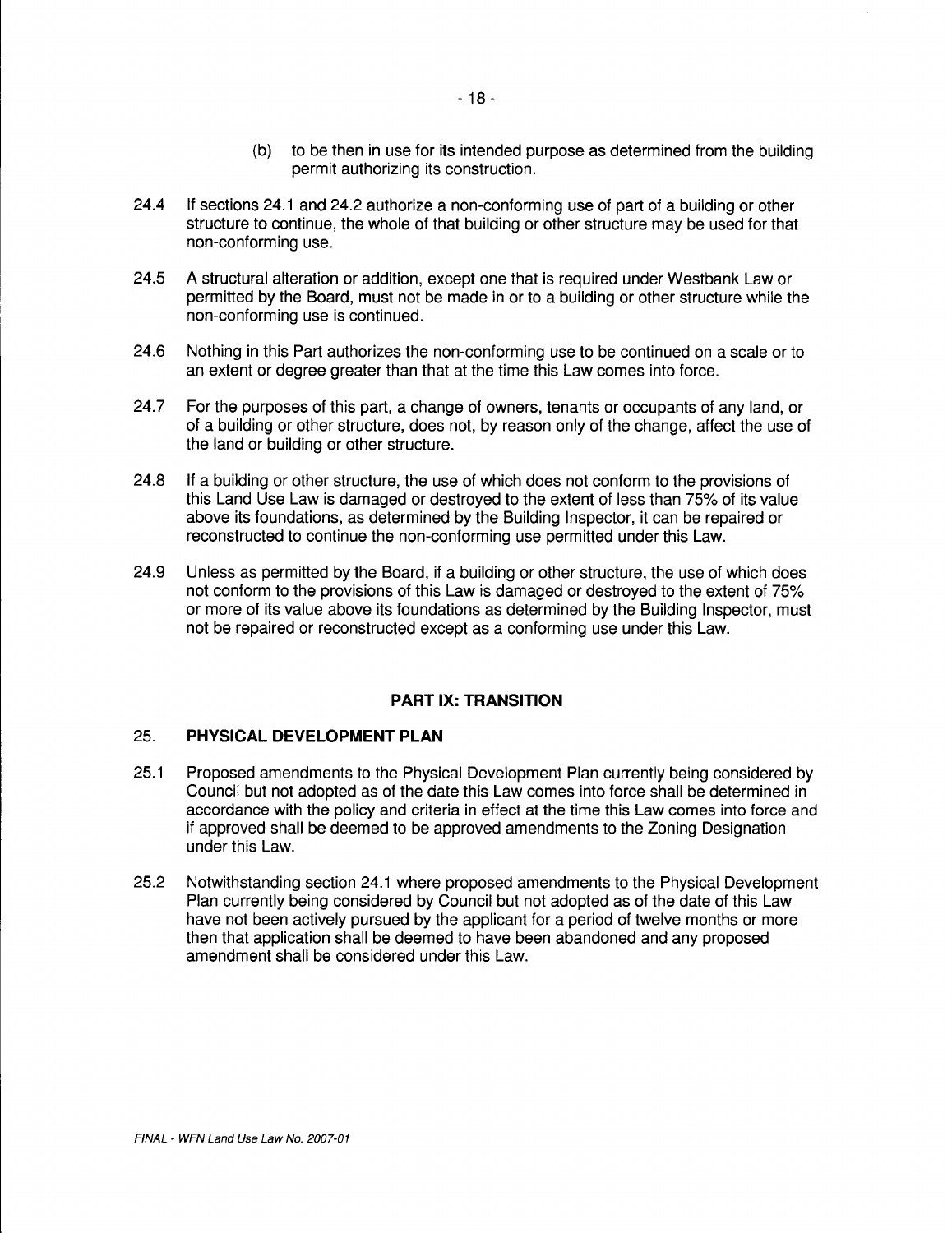## **PART X: INTERPRETATION**

#### 26. **APPLICATION OF LAW**

- 26.1 Where any federal Act or regulation or provincial Act or regulation or any other Westbank Law may apply to any matter covered by this Law and Land Use Plan adopted by this Law, compliance with this Law and Land Use Plan will not relieve the person from also complying with the provisions of the other applicable Act, regulation or law.
- 26.2 If any statement, section, sub-section, clause, sub-clause or phrase of this Law, including its appendixes, is for any reason held to be invalid by a decision of a court of competent jurisdiction, the decision shall not affect the validity of the remaining portions of the Law and its appendixes.
- 26.3 The headings given to the sections and paragraphs in this Law and the Land Use Plan adopted by this Law are for convenience of reference only. They do not form part of this Law or Land Use Plan and will not be used in the interpretation of this Law or Land Use Plan.

## **PART XI: IMMUNITY**

- 26.4 No action for damages lies or may be instituted against present or past Council, WFN Law Enforcement Officer, Fire Chief, Officer or fire fighter, or members, employees, servants or agents of either Westbank or Council:
	- (a) for anything said or done or omitted to be said or done by that person in the performance or intended performance of the person's duty or the exercise of the person's authority; or
	- (b) for any alleged neglect or default in the performance or intended performance of the person's duty or the exercise of the person's authority.
- 26.5 Section 26.4 does not provide a defence if:
	- (a) Council, WFN Law Enforcement Officer, Fire Chief, Officer or fire fighter, or members, employees, servants or agents have, in relation to the conduct that is the subject matter of the action, been guilty of dishonesty, gross negligence or malicious or wilful misconduct; or
	- (b) the cause of action is libel or slander.
- 26.6 Westbank, present or past Council, or members, employees, servants or agents of any of Westbank or Council is not liable for any damages or other loss, including economic loss, sustained by any person, or to the property of any person, as a result of neglect or failure, for any reason, to discover or detect any contravention of this Law or any other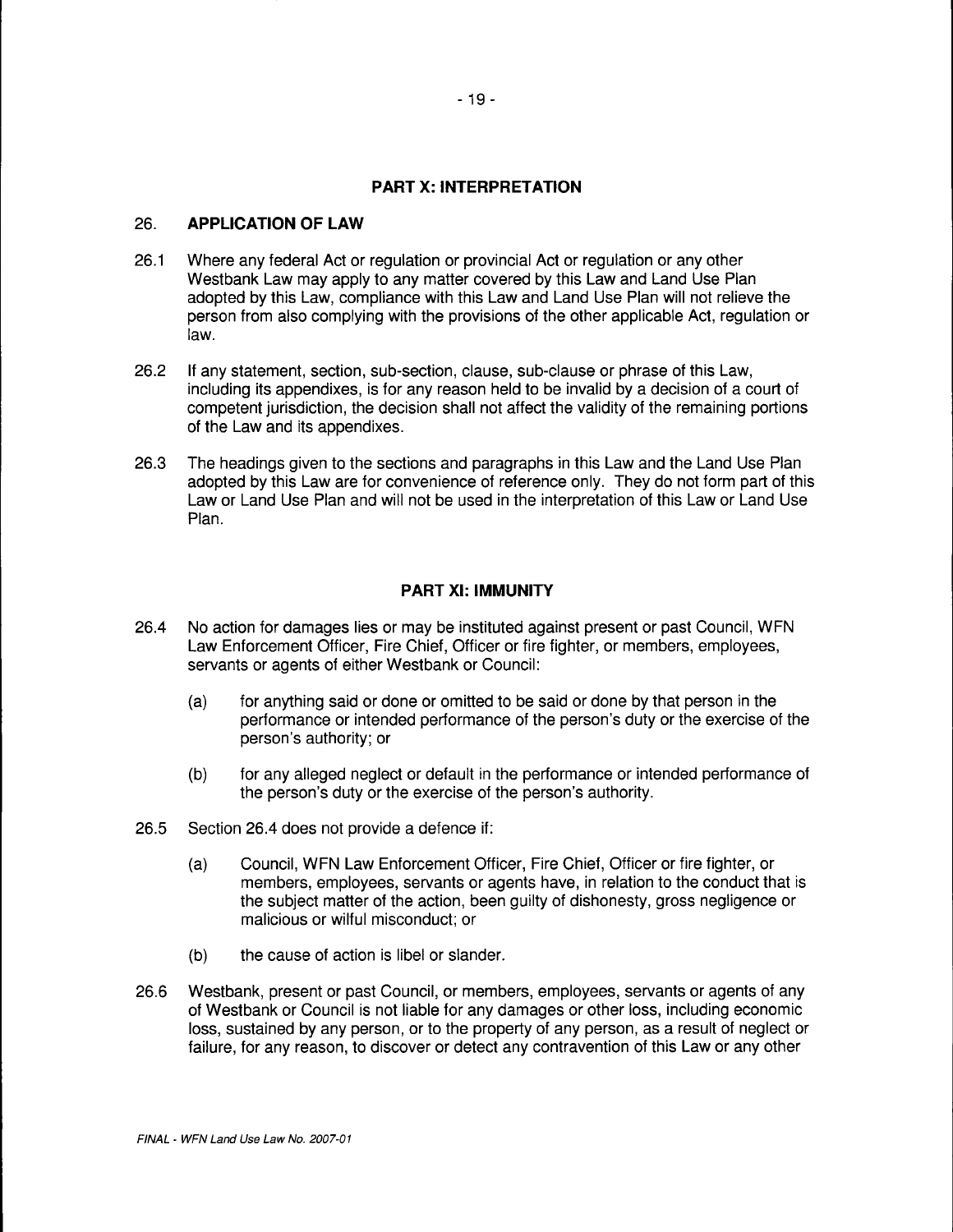Westbank Law, or from the neglect or failure, for any reason or in any manner, to enforce this Law or any other Westbank Law.

- 26.7 All actions against Westbank for the unlawful doing of anything that:
	- (a) is purported to have been done by Westbank under the powers conferred by this Law or any Westbank Law, and
	- (b) might have been lawfully done by Westbank if acting in the manner established bylaw,

must be commenced within six (6) months after the cause of action first arose, or within a further period designated by Council in a particular case, but not afterwards.

- 26.8 Westbank is in no case liable for damages unless notice in writing, setting out the time, place and manner in which the damage has been sustained, is delivered to Westbank, within two (2) months from the date on which the damage was sustained. In case of the death of a person injured, the failure to give notice required by this section is not a bar to the maintenance of the action. Failure to give the notice or its insufficiency is not a bar to the maintenance of an action if the court before whom it is tried, or, in case of appeal, the Court of Appeal, believes:
	- (a) there was reasonable excuse, and
	- (b) Westbank has not been prejudiced in its defence by the failure or insufficiency.

# **PART XII: PENALTY**

# 27. **PENALTY**

27.1 In addition to any other penalty or liability, any person who violates any provision of this Law and Land Use Plan adopted by this Law is guilty of an offence and liable upon summary conviction to a fine of up to ten thousand (\$10,000) dollars or to a term of imprisonment not exceeding thirty (30) days, or both.